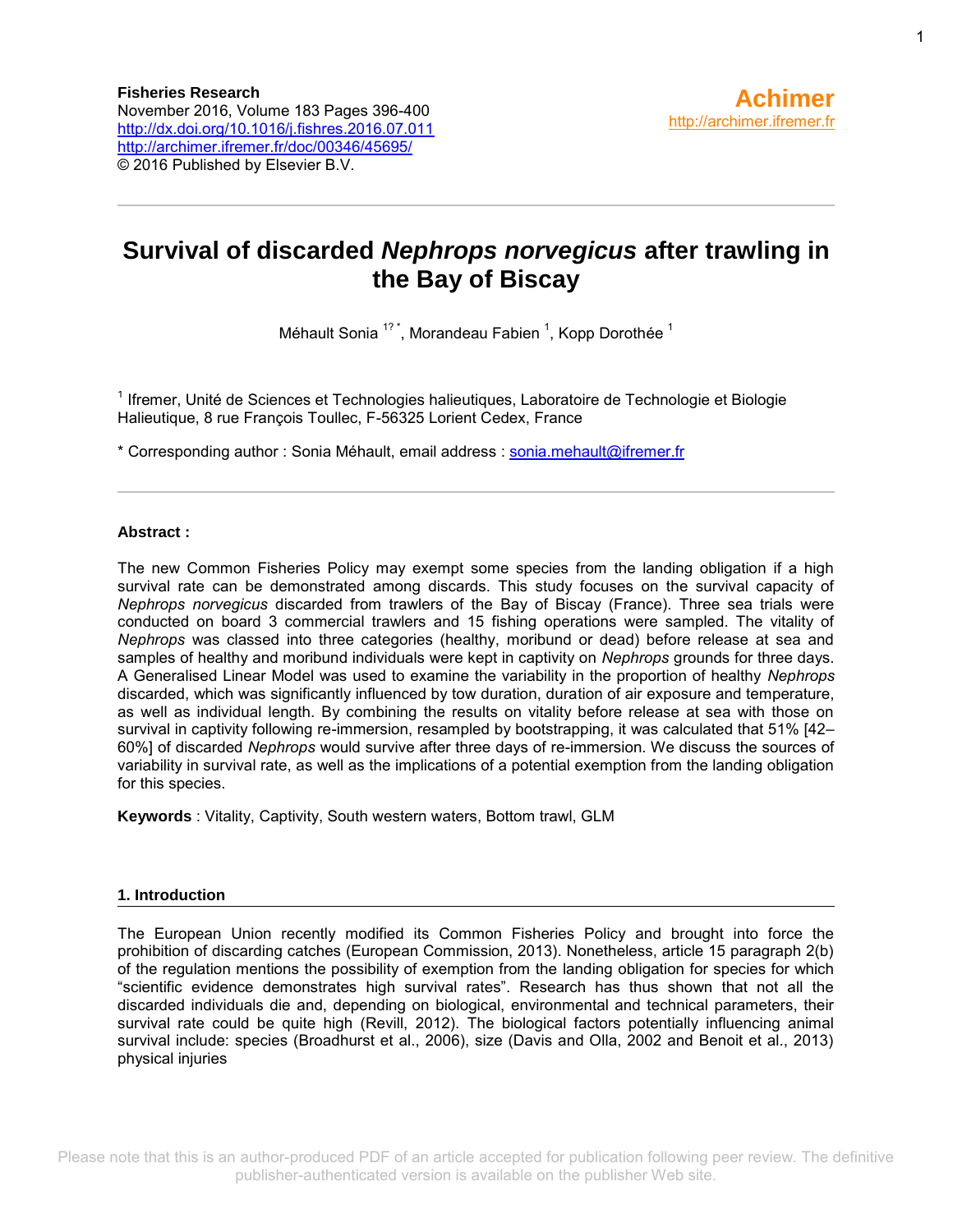[\(Depestele et al., 2014\)](http://www.sciencedirect.com/science/article/pii/S0165783616302235#bib0090) and physiological stress [\(Bergmann et al., 2001\)](http://www.sciencedirect.com/science/article/pii/S0165783616302235#bib0035). Environmental factors such as temperature, depth and light conditions have also been found to influence an animal"s ability to recover after having been thrown back into the water [\(Davis and Olla, 2002](http://www.sciencedirect.com/science/article/pii/S0165783616302235#bib0070) and [Giomi et al., 2008\)](http://www.sciencedirect.com/science/article/pii/S0165783616302235#bib0120). Finally, technical parameters such as catch size [\(Tenningen et al., 2012\)](http://www.sciencedirect.com/science/article/pii/S0165783616302235#bib0190), handling practices on deck [\(Castro et al., 2003](http://www.sciencedirect.com/science/article/pii/S0165783616302235#bib0050) and [Macbeth et al., 2006\)](http://www.sciencedirect.com/science/article/pii/S0165783616302235#bib0145), duration of air exposure [\(Davis, 2002,](http://www.sciencedirect.com/science/article/pii/S0165783616302235#bib0080) [Broadhurst et al., 2006,](http://www.sciencedirect.com/science/article/pii/S0165783616302235#bib0040) [Benoit et al., 2010,](http://www.sciencedirect.com/science/article/pii/S0165783616302235#bib0015) [Benoit et al., 2012](http://www.sciencedirect.com/science/article/pii/S0165783616302235#bib0020) and [Benoit et al.,](http://www.sciencedirect.com/science/article/pii/S0165783616302235#bib0025)  [2013\)](http://www.sciencedirect.com/science/article/pii/S0165783616302235#bib0025) and gear type [\(Neilson et al., 1989\)](http://www.sciencedirect.com/science/article/pii/S0165783616302235#bib0160) are amongst those with the strongest effects on organism survival.

In this regard, it is necessary to develop approaches for survival experiments that will provide information about species potential for "high survival rate". Three methods were identified by the Expert Working Group 13–16 (EWG13-16) from the Scientific, Technical and Economic Committee for Fisheries [\(STECF, 2013\)](http://www.sciencedirect.com/science/article/pii/S0165783616302235#bib0185), namely, captive observation [\(Revill et al., 2013](http://www.sciencedirect.com/science/article/pii/S0165783616302235#bib0170) and [Depestele et al., 2014\)](http://www.sciencedirect.com/science/article/pii/S0165783616302235#bib0090), vitality and reflex assessments [\(Davis and Ottmar, 2006,](http://www.sciencedirect.com/science/article/pii/S0165783616302235#bib0075) [Humborstad et al., 2009](http://www.sciencedirect.com/science/article/pii/S0165783616302235#bib0135) and [Davis, 2010\)](http://www.sciencedirect.com/science/article/pii/S0165783616302235#bib0085) and tagging or biotelemetry experiments [\(Donaldson et al., 2008](http://www.sciencedirect.com/science/article/pii/S0165783616302235#bib0095) and [Yergey et al.,](http://www.sciencedirect.com/science/article/pii/S0165783616302235#bib0205)  [2012\)](http://www.sciencedirect.com/science/article/pii/S0165783616302235#bib0205). These measures of animal survival are especially important as they could be used for stock assessments. Following the implementation of the landing obligation, any individuals that would otherwise have survived the discarding process would thereafter contribute to the overall fishing mortality of the stock. This has significant implications for stocks that include discards in their assessment: determination of discard survival will now influence the assessment process and the setting of total allowable catch (TAC). This is particularly true for stocks simply assumed to have no chance of survival after discarding (either because it is considered negligible or because accurate estimates are not available) or for the few species that already formally have a discard survival factor incorporated in the stock assessment process, such as *Nephrops*.

For the *Nephrops* fishery in Bay of Biscay, the survival rate of discards from trawlers was studied by [Gueguen and Charueau \(1975\)](http://www.sciencedirect.com/science/article/pii/S0165783616302235#bib0125) and by [Morizur et al. \(1982\).](http://www.sciencedirect.com/science/article/pii/S0165783616302235#bib0155) These authors concluded that 30% of discarded *Nephrops* could survive, and this rate was later adopted by the International Council for the Exploration of the Sea (ICES) who have since used this figure in the stock assessment procedure. However, the gears used to fish this species have evolved since the 1970s: the codend mesh size has gradually increased from 55 mm in 1975–70 or 80 mm today and, while *Nephrops* trawlers were previously rigged with a single gear, they are now rigged with twin gears, leading to a reduction of the catch volume per codend. The French national fishing committee has also taken restrictive measures in order to reduce the discard rate and preserve the stock: the minimum landing size was set at 9 cm (28 mm cephalothoracic length) and, in 2007, the fishermen had to adopt at least one selective device from the following: a codend mesh size of 80 mm, a flexible grid, or a bottom square mesh panel [\(CNPMEM, 2010\)](http://www.sciencedirect.com/science/article/pii/S0165783616302235#bib0045). In 2011, one more selective device, a square mesh cylinder, was added to the legislation. However, despite these technical measures, the discard rates in this mixed bottom trawl fishery remain high, with an average of 49% of the catch discarded in 2013 [\(Cornou et al., 2015\)](http://www.sciencedirect.com/science/article/pii/S0165783616302235#bib0065).

The present paper reports a new evaluation of the survival rate of discarded *Nephrops* in the Bay of Biscay using two methods recommended by EWG13-16 ( [STECF, 2013\)](http://www.sciencedirect.com/science/article/pii/S0165783616302235#bib0185): vitality assessment and captive observation of captured individuals.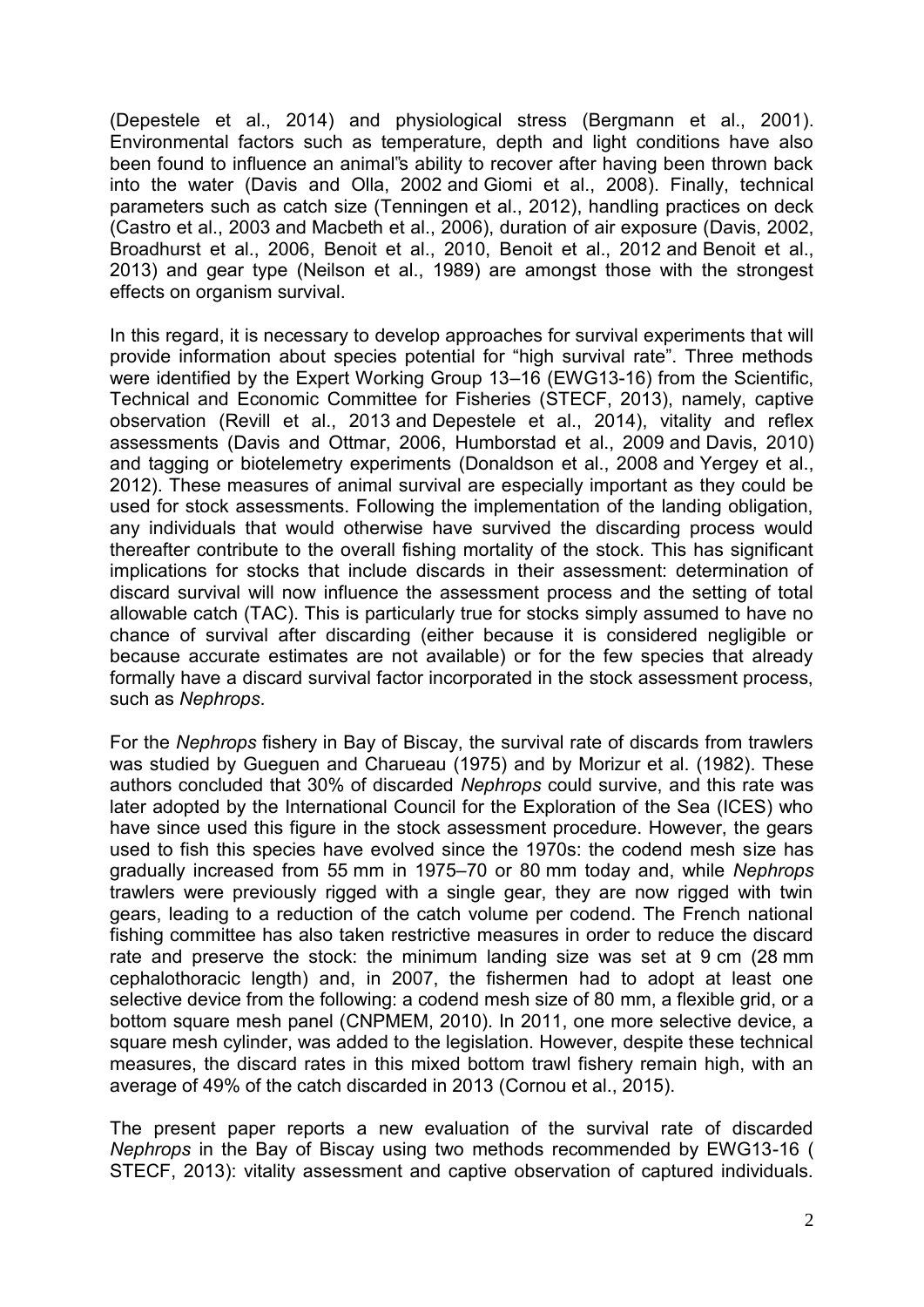We also aimed to determine if this survival rate was influenced by a biological factor (size), an environmental parameter (air temperature) and aspects related to the operational practices (tow duration and duration of air exposure).

# **2. Materials and methods**

### **2.1. Sampling strategy**

The survival experiment was conducted on the *Nephrops* grounds of the Bay of Biscay known as the "Grande Vasière" ( [Dubrulle et al., 2007\)](http://www.sciencedirect.com/science/article/pii/S0165783616302235#bib0100), extending from 46°00 N to 47°50 N and 4°50 W–3°00W, on the continental shelf off the Atlantic coast of France at depths between 65 and 113 m [\(Fig. 1\)](http://www.sciencedirect.com/science/article/pii/S0165783616302235#fig0005). Three commercial trawlers were used for sampling during the fishing season in July and October 2009 and in July 2010 [\(Table 1\)](http://www.sciencedirect.com/science/article/pii/S0165783616302235#tbl0005). All vessels were rigged with twin bottom trawls, which are commonly used to target *Nephrops* in this fishery ( [Macher et al., 2008\)](http://www.sciencedirect.com/science/article/pii/S0165783616302235#bib0150). The hauls sampled were conducted under normal commercial conditions: the mean duration of the tows was 2.3 h (1.27–3.25), the towing speed ranged between 3 and 4 knots, the codend mesh size was 80 mm [\(CNPMEM, 2010\)](http://www.sciencedirect.com/science/article/pii/S0165783616302235#bib0045) and the net extension was equipped with the compulsory square mesh panel [\(European Union, 1998\)](http://www.sciencedirect.com/science/article/pii/S0165783616302235#bib0110). The crew was asked to keep onboard handling practices as usual in order to obtain samples representative of normal commercial fishing conditions.



Fig. 1. Map of the study area in the Bay of Biscay presenting the location of sampling sites (black dots) and the 50 m, 100 m and 200 m iso-depth lines (grey lines).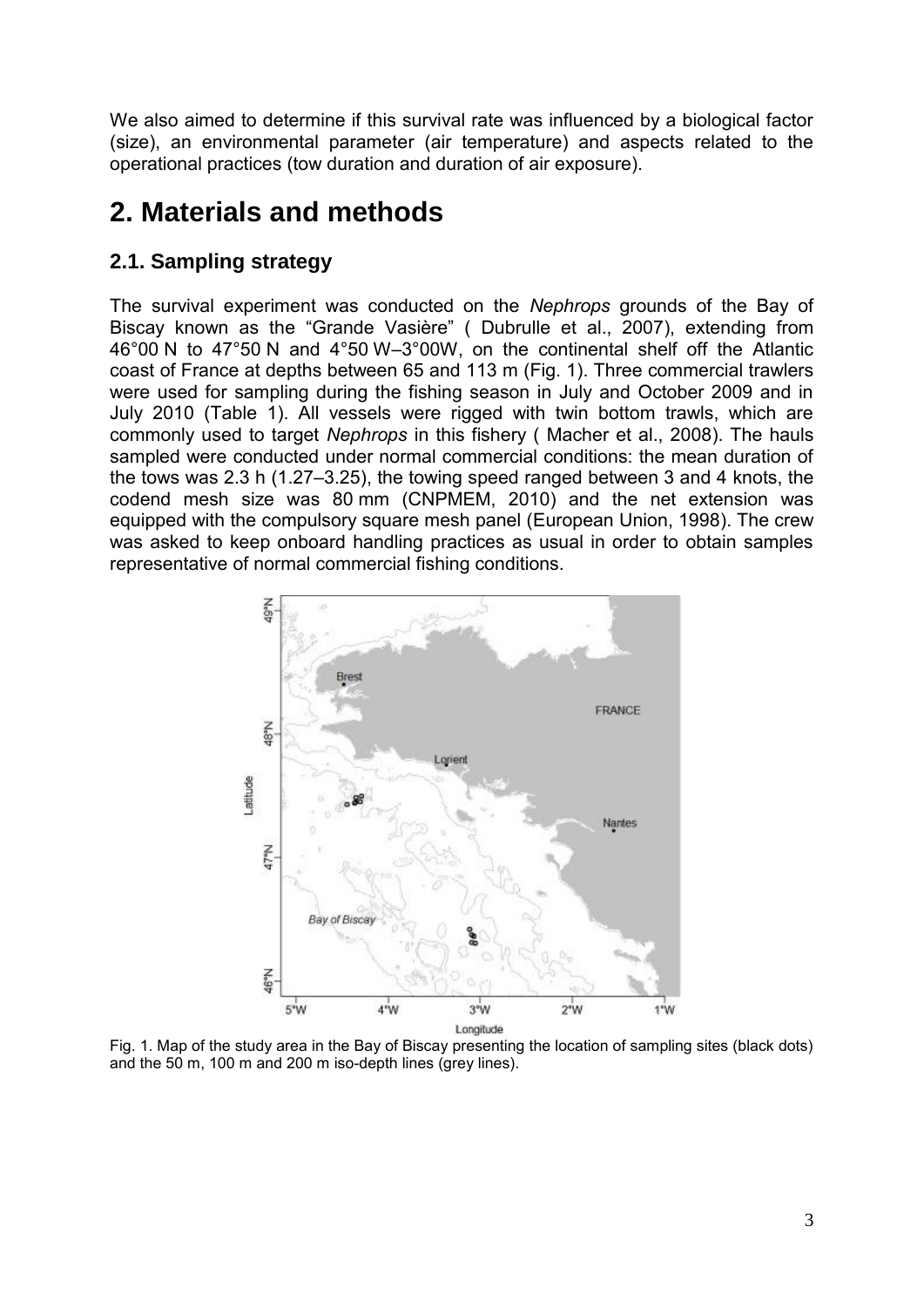| <b>Sampling</b><br>period | <b>Fishing</b><br><b>Operation</b><br>number | Time of<br>exposure to<br>air (decimal<br>hours) | Air temperature<br>(°C) | <b>Tow</b><br>duration<br>(decimal<br>hours) | Number of<br><b>Nephrops</b><br>vitality | Number of<br><b>Nephrops</b><br>sampled for sampled for<br>survival |
|---------------------------|----------------------------------------------|--------------------------------------------------|-------------------------|----------------------------------------------|------------------------------------------|---------------------------------------------------------------------|
| <b>July 2009</b>          | 1                                            | <b>NA</b>                                        | <b>NA</b>               | <b>NA</b>                                    | 0                                        | 94                                                                  |
|                           | $\overline{2}$                               | 0.93                                             | 18                      | 2.93                                         | 237                                      | 69                                                                  |
|                           | 3                                            | 1.45                                             | 17                      | 3.03                                         | 269                                      | 99                                                                  |
|                           | 4                                            | 1.00                                             | 21                      | 1.67                                         | 277                                      | 100                                                                 |
|                           | 5                                            | 0.72                                             | 23                      | 1.27                                         | 329                                      | 75                                                                  |
| <b>October</b><br>2009    | 6                                            | 1.65                                             | 17                      | 2.33                                         | 119                                      | 96                                                                  |
|                           | 7                                            | 0.82                                             | 20                      | 2.10                                         | 190                                      | 100                                                                 |
|                           | 8                                            | 1.42                                             | 18                      | 1.55                                         | 72                                       | 100                                                                 |
|                           | 9                                            | 1.12                                             | 15                      | 2.02                                         | 81                                       | 100                                                                 |
|                           | 10                                           | 1.33                                             | 16                      | 1.93                                         | 79                                       | 99                                                                  |
| <b>July 2010</b>          | 11                                           | 1.08                                             | 22                      | 3.25                                         | 256                                      | 140                                                                 |
|                           | 12                                           | 0.83                                             | 20                      | 3.25                                         | 286                                      | 93                                                                  |
|                           | 13                                           | 0.67                                             | 20                      | 2.75                                         | 334                                      | 98                                                                  |
|                           | 14                                           | <b>NA</b>                                        | NA                      | <b>NA</b>                                    | $\overline{0}$                           | 146                                                                 |
|                           | 15                                           | 1.08                                             | 20                      | 1.75                                         | 404                                      | 148                                                                 |

Table 1. Summary of data from vitality and survival experiments.

### **2.2. Survival rate**

Survival rate estimation was made using two independent procedures: vitality assessments and field captive observations. Vitality assessments estimated survival as the proportion of individuals alive prior to discarding in a given sample. From field captive observations, survival rate was estimated as the proportion of individuals that survived a re-immersion phase, based on a sample of living individuals at the time of re-immersion. Both estimates were used to compute the overall survival rate of discarded *Nephrops*.

### **2.2.1. Vitality assessment**

Thirteen fishing operations were carried out to assess the vitality state (V) of *Nephrops* before discard. Samples of *Nephrops* were taken randomly from the discard heap. Sample size ranged from 72 to 404 individuals (mean = 225), with 2933 *Nephrops* examined in total ( [Table 1\)](http://www.sciencedirect.com/science/article/pii/S0165783616302235#tbl0005). Cephalothoracic length was measured and vitality state was assessed visually ( [Gueguen and Charueau, 1975](http://www.sciencedirect.com/science/article/pii/S0165783616302235#bib0125) and [Castro](http://www.sciencedirect.com/science/article/pii/S0165783616302235#bib0050)  [et al., 2003\)](http://www.sciencedirect.com/science/article/pii/S0165783616302235#bib0050). Vitality state was rated at three levels: (1) healthy (H): the *Nephrops* was able to do a "tail-flip" and its body is lively, (2) moribund (M): the *Nephrops* was alive (*e.g*. it moves its legs or antenna) but has no strength in its body (3) dead (D): the *Nephrops* did not move at all and has no strength. Although more detailed vitality state scales were available (*e.g.* [Ridgway et al., 2006\)](http://www.sciencedirect.com/science/article/pii/S0165783616302235#bib0180), this was considered the best compromise between sample size and sample treatment time. Proportions of healthy, moribund and dead individuals were calculated for each fishing operation.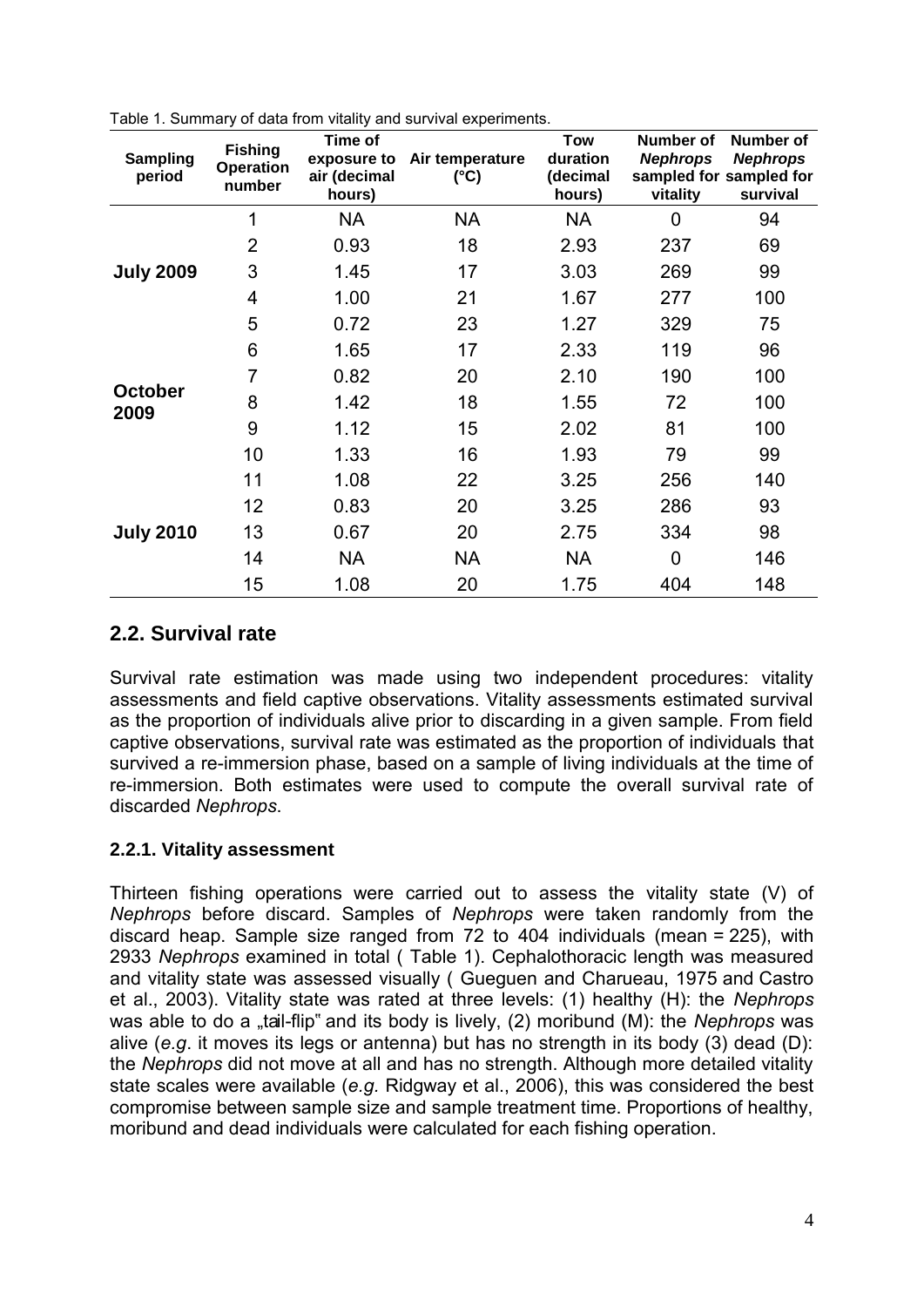### **2.2.2. Field captive observations**

#### **2.2.2.1. Experimental setup**

Living *Nephrops* that were either healthy or moribund, were put into numbered plastic tubes (1 *Nephrops* per tube), which were themselves put in oyster farming bags to be re-immerged close to the site where they were caught. The tubes were made of perforated PVC with dimensions of 25 cm length and 5 cm diameter. They were closed by pieces of net at each extremity [\(Fig. 2\)](http://www.sciencedirect.com/science/article/pii/S0165783616302235#fig0010). Each bag contained 25 *Nephrops* tubes, which were immerged for 3 days, in accordance with the methodology proposed by [Gueguen and Charueau \(1975\)](http://www.sciencedirect.com/science/article/pii/S0165783616302235#bib0125) in the bay of Biscay.



Fig. 2. Tubes (left side) and bags (right side) used for field captive observations. Tubes characteristics: Dimensions = 25 cm length  $\times$  5 cm diameter, number of holes = 15, holes diameter = 7 mm, stretch mesh size = 12 mm. Bags characteristics: Dimensions = 70  $\times$  40  $\times$  15 cm, square mesh size =  $15 \times 15$  mm, number of tubes per bag =  $25$ .

### **2.2.2.2. Control group**

Control experiments were conducted to test the effect of captivity on *Nephrops* survival. Creels were used to catch control *Nephrops* with minimum stress. They were baited and immerged for two days close to the trawl fishing grounds. The catch was composed of 17 individuals of *N. norvegicus* and 138 specimens of plated lobster (*Munida rugosa*) all of which were healthy. The control *Nephrops* sample was small. Considering that *M. rugosa* and *Nephrops* are both decapods, with similar order of magnitude of body length, living in the same habitat and presenting the capacity to resist to air exposure ( [Bergmann and Moore, 2001\)](http://www.sciencedirect.com/science/article/pii/S0165783616302235#bib0030), *M. rugosa* was considered a suitable replacement for *Nephrops* in the control group. Individuals were put in experimental tubes and bags and re-immerged for three days. Control group mortality is provided as an indicator of uncertainty in test group survival rate, but is not included in the calculation.

#### **2.2.2.3. Test group**

Fifteen fishing operations were sampled and 1557 healthy and moribund *Nephrops* were re-immerged in plastic tubes and bags for three days [\(Table 1\)](http://www.sciencedirect.com/science/article/pii/S0165783616302235#tbl0005). For each of the fifteen hauls, a sample of about 100 living *Nephrops* to be discarded was taken randomly from the heap. The vitality of each sampled individual was assessed. The individuals were then put in tubes and bags for re-immersion. To keep time of air exposure representative of commercial fishing conditions, the *Nephrops* bags were put back on the sea floor after the crew finished processing the catch and had cleaned the deck of discards. Following the re-immersion period and directly after hauling the bags back on board, the vitality state of each individual was reassessed. For each haul, out of the individuals that had been healthy before re-immersion, the proportions that were now moribund, dead or that were still healthy after three days in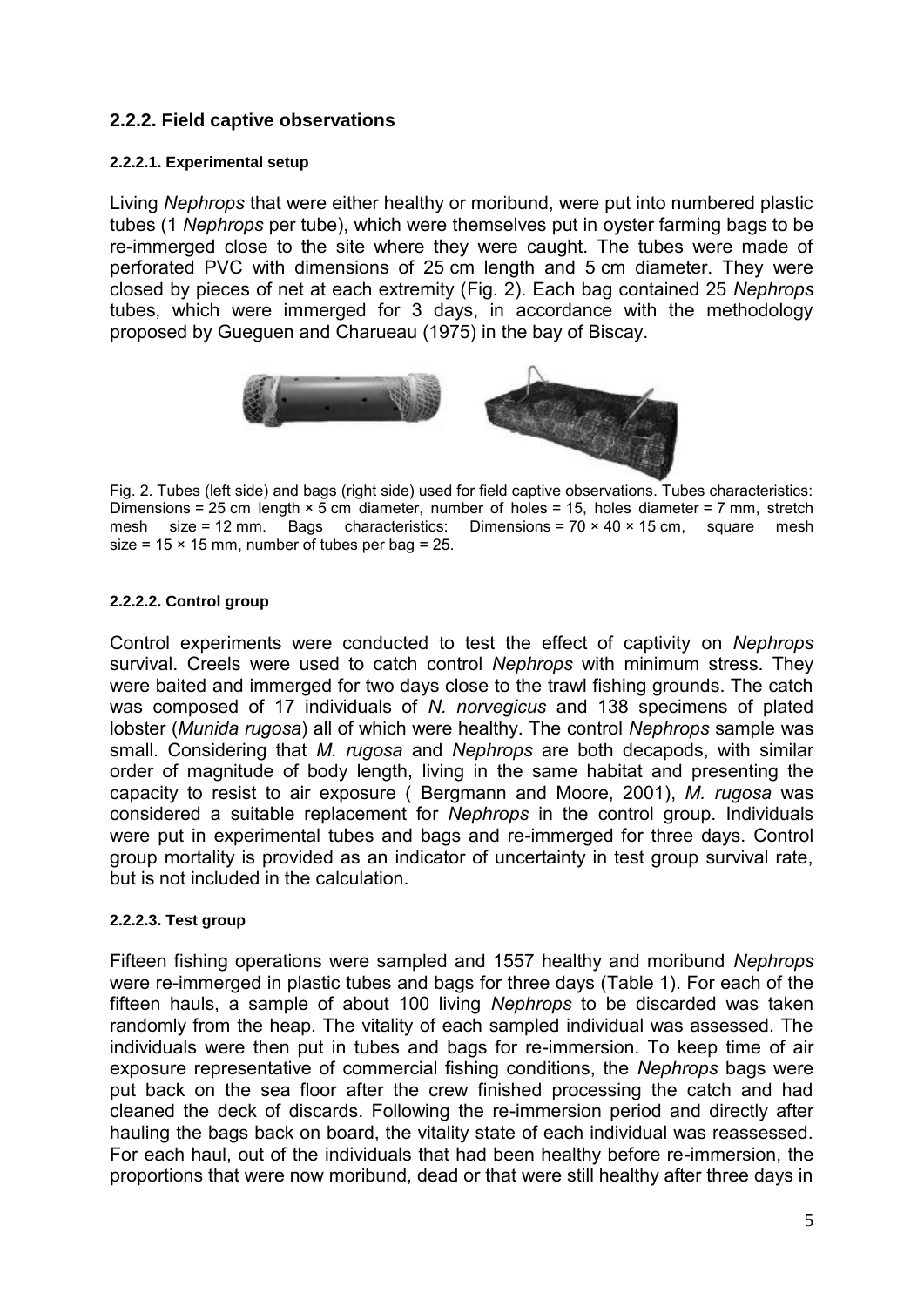the sea were calculated, as were the proportions of moribund individuals that were later found to be healthy, dead or that remained moribund. The proportion of individuals still alive after re-immersion was recorded for each sample.

### **2.2.2.4. Survival rate: combination of vitality and field captive observations**

Since dead animals were not re-immerged, the observations on captive *Nephrops* only provide the survival rate of either healthy or moribund individuals without accounting for mortality in the initially discarded population. To get the survival rate of a batch of discarded *Nephrops*, survival rates from captive observations have to be combined to the proportions of healthy, moribund or dead animals before discard, assessed in the vitality experiment.

The calculation of the survival rate was based on the assumption that the chance of an individual surviving after re-immersion only depends on its prior vitality state. The percentage of healthy individuals that remained healthy and the percentage of moribund individuals that became healthy from the field captive experiment were calculated for each haul. These indices were then multiplied by the proportion of healthy and moribund individuals in each sample of the vitality experiment (Eq. [\(1\)\)](http://www.sciencedirect.com/science/article/pii/S0165783616302235#eq0005). In order to avoid overestimation of survival rate, only individuals found to be healthy after re-immersion were considered alive, and individuals remaining moribund after re-immersion were considered as dead. Overall survival rate per haul was expressed as:

Equation (1)

$$
SR = (M_b \rightarrow H_a)/M_b * M_b/(M_b + H_b + D_b) + (H_b \rightarrow H_a) * H_b/(M_b + H_b + D_b)
$$

**With** 

SR = discarded *Nephrops* survival rate per haul

M = number of moribund individuals

 $H =$  number of healthy individuals

 $D$  = number of dead individuals

*b* = before re-immersion

*a* = after three days of re-immersion

 $\rightarrow$  = became

### **2.3. Statistical analysis**

For each haul, a series of explanatory variables were collected that included a biological parameter (cephalothoracic length of *Nephrops*), an environmental parameter (ambient air temperature) and fishing operation parameters (tow duration and duration of air exposure).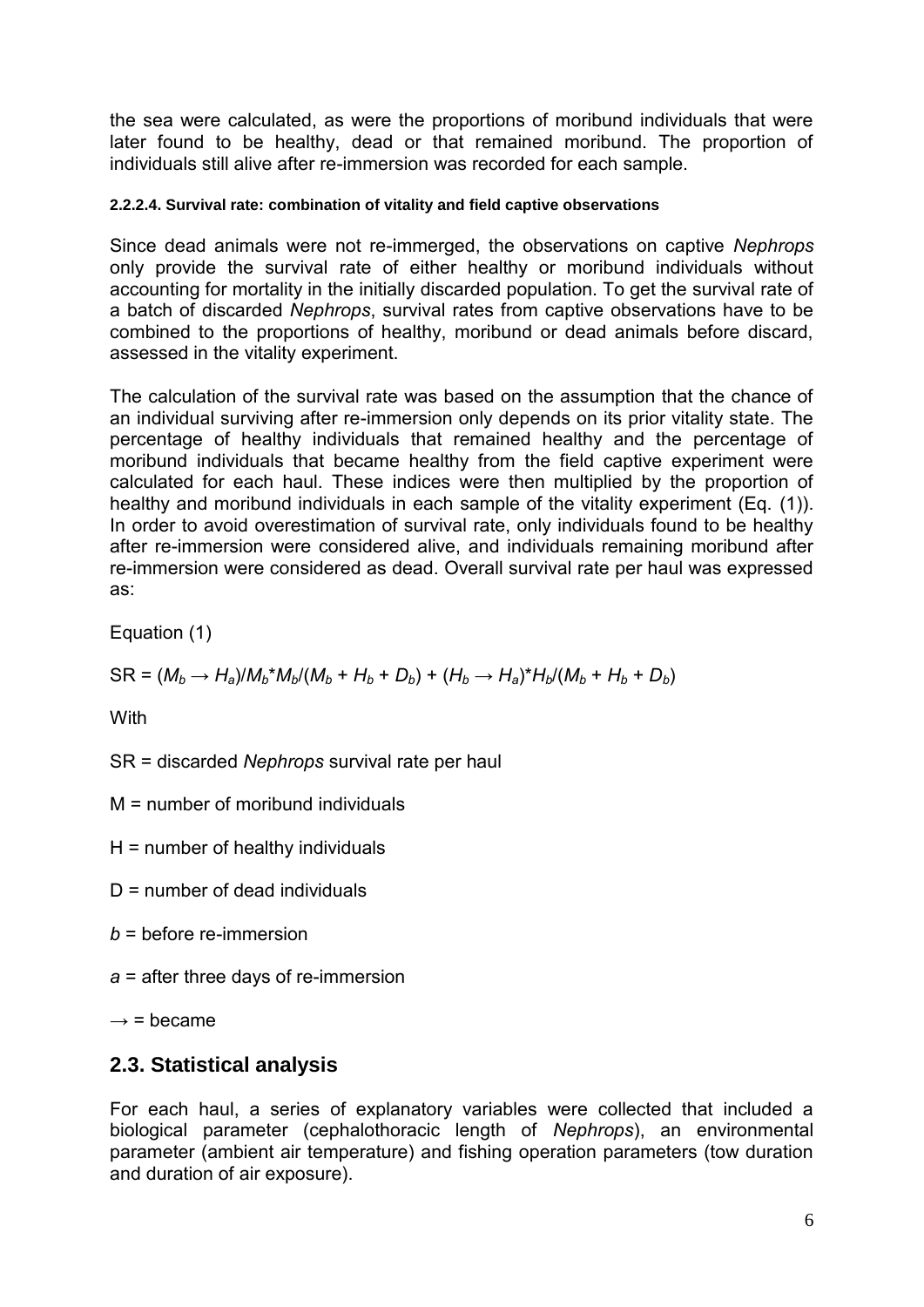A Generalised Linear Model (GLM) was used to describe the variability of the vitality before discard according to the explanatory variables. Binomially distributed errors and *logit* link were used to fit the GLM to the proportion of healthy individuals observed from the vitality assessment. The selection of the model was based on the AIC value [\(Akaike, 1974\)](http://www.sciencedirect.com/science/article/pii/S0165783616302235#bib0005), and the distribution and homogeneity of the residuals were checked to validate the model.

The survival rate was computed from Eq. [\(1\)](http://www.sciencedirect.com/science/article/pii/S0165783616302235#eq0005) for the 13 hauls for which both the vitality estimates before discard and survival of *Nephrops* discarded alive had been recorded [\(Table 1\)](http://www.sciencedirect.com/science/article/pii/S0165783616302235#tbl0005). Mean survival rate was computed from bootstrap resampling with replacement and 1000 iterations, and 95% confidence intervals were calculated after verifying that the data met the distributional assumptions.

All analyses were conducted with R 3.0.2 software (R Development Core Team).

## **3. Results**

The cephalothoracic length of the sampled *Nephrops* ranged from 10 to 50 mm (from 5 to 15 cm total length), with mean length of 26.7 mm (±7.5 SD.). From the vitality assessments, 40% (±21 SD.) of the *Nephrops* were found healthy before being discarded, 32% (±12 SD.) were moribund and 28% (±15 SD.) were dead. The GLM fitted to the observed percentages of healthy individuals among the discards, showed that all explanatory variables included in the model, had a significant effect on this proportion (all *p*-values < 0.05). Thus air temperature, tow duration, duration of air exposure and the cephalothoracic length all had negative effects on the vitality of discarded *Nephrops* ( [Table 2\)](http://www.sciencedirect.com/science/article/pii/S0165783616302235#tbl0010).

|               |          | After three days re-immersion |                 |                |  |
|---------------|----------|-------------------------------|-----------------|----------------|--|
|               |          | <b>Dead</b>                   | <b>Moribund</b> | <b>Healthy</b> |  |
| <b>Before</b> | Moribund | 35.6(11.8)                    | 2.7(3.4)        | 61.7(13.4)     |  |
| re-immersion  | Healthy  | 20.8(10.8)                    | 2.9(2.8)        | 76.2 (12.6)    |  |

Table 2. Summary of variables, estimates, standard errors, Z and *p*-values of the model used to analyse the proportion of healthy *N. norvegicus* to be discarded.

Field captive observations of the creel-caught control group showed that the current captivity conditions only incurred a very low mortality as only 1 *Nephrops* (6%) and 6 *Munida* (4%) were observed dead after three days of re-immersion. In the test group, observations of the vitality state of *Nephrops* before and after re-immersion showed that healthy individuals tended to remain healthy and moribund individuals had a high capacity for recovery. Although a higher rate of mortality was observed among moribund individuals than healthy ones, very few *N. norvegicus* assessed either healthy or moribund before re-immersion were assessed as moribund after reimmersion [\(Table 3\)](http://www.sciencedirect.com/science/article/pii/S0165783616302235#tbl0015).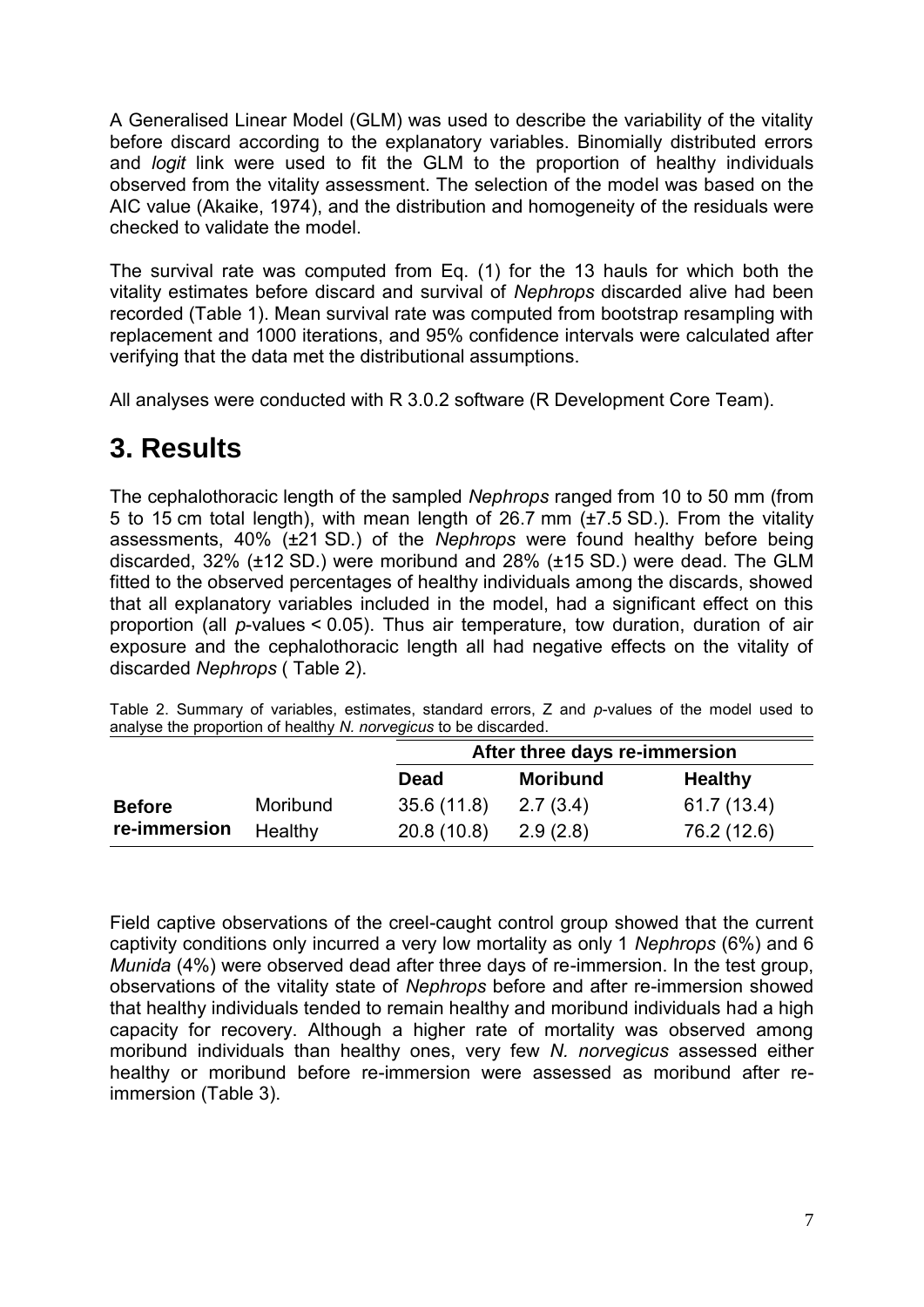| <b>Estimate</b> | <b>SE</b> |         | p        |  |  |  |  |
|-----------------|-----------|---------|----------|--|--|--|--|
| $-0.46$         | 0.20      | $-2.25$ | 0.03     |  |  |  |  |
| $-0.06$         | 0.01      | $-4.54$ | < 0.0001 |  |  |  |  |
| $-0.46$         | 0.06      | $-7.17$ | < 0.0001 |  |  |  |  |
| $-0.26$         | 0.03      | $-8.90$ | < 0.0001 |  |  |  |  |
|                 |           |         |          |  |  |  |  |

Table 3. Summary of variables, estimates, standard errors, Z and *p*-values of the model used to analyse the proportion of healthy *N. norvegicus* to be discarded.

The survival rates obtained by combining the proportions of living individuals before re-immersion and the proportions able to survive the re-immersion period in captivity (Eq. [\(1\)\)](http://www.sciencedirect.com/science/article/pii/S0165783616302235#eq0005) for 13 hauls ranged from 18 to 72%, and were normally distributed. The bootstrap re-sampling indicated that the mean survival rate of discarded *Nephrops* in the current study was 51% [42–60%].

# **4. Discussion**

Fisheries discards are estimated to be about 7 million tons per year worldwide [\(Kelleher, 2005\)](http://www.sciencedirect.com/science/article/pii/S0165783616302235#bib0140) and the North East Atlantic fisheries are identified in second position of worldwide discards in commercial fisheries [\(Alverson et al., 1994\)](http://www.sciencedirect.com/science/article/pii/S0165783616302235#bib0010). Although several tools have proved to significantly reduce discards [\(Revill et al., 2006,](http://www.sciencedirect.com/science/article/pii/S0165783616302235#bib0165) [Valentinsson and Ulmestrand, 2008](http://www.sciencedirect.com/science/article/pii/S0165783616302235#bib0195) and [Frandsen et al., 2009\)](http://www.sciencedirect.com/science/article/pii/S0165783616302235#bib0115), the discard rate in the *Nephrops* trawl fishery remains high [\(Cornou et al., 2013](http://www.sciencedirect.com/science/article/pii/S0165783616302235#bib0060) and [Cornou et al., 2015\)](http://www.sciencedirect.com/science/article/pii/S0165783616302235#bib0065) and the landing obligation to be brought into force by the reform of the European Common Fisheries Policy (CFP) implies that discarding *Nephrops,* a species under quota in the Bay of Biscay, will soon be prohibited. However, because there is the mention of potential exemptions for species for which "scientific evidence demonstrates high survival rates", *N. norvegicus* could be one of these exemptions as it shows a survival potential of 51% after discard in the Bay of Biscay. This survival rate is either higher or in the same range as those observed by most other authors in European seas. In the same fishery, [Gueguen and Charueau \(1975\)](http://www.sciencedirect.com/science/article/pii/S0165783616302235#bib0125) found that 17% of discarded animals were healthy and 41% moribund after 1 h of air exposure and three days of re-immersion. From these observations, the average of 30% survival was agreed by ICES for stock assessment. [Wileman et al. \(1999\)](http://www.sciencedirect.com/science/article/pii/S0165783616302235#bib0200) found a survival rate of 31% in the North West of Scotland, [Castro et al. \(2003\)](http://www.sciencedirect.com/science/article/pii/S0165783616302235#bib0050) found 23– 60% in the South of Portugal and [Harris and Andrews \(2005\)](http://www.sciencedirect.com/science/article/pii/S0165783616302235#bib0130) found 31% on the West coast of Scotland. The protocols differed between these different studies, which could have led to differences in the final estimates of survival. Guegen and Charuau (1975) re-immerged discarded *Nephrops* in cages in which the density ranged from 30 to 140 individuals per batch. [Morizur et al. \(1982\),](http://www.sciencedirect.com/science/article/pii/S0165783616302235#bib0155) who used the same method in the Bay of Biscay, pointed out that a high density in the cages may have increased the mortality rate induced by the experiment (*Nephrops* are more vulnerable to amphipods if stored at high density, and individuals may become aggressive and damage each other).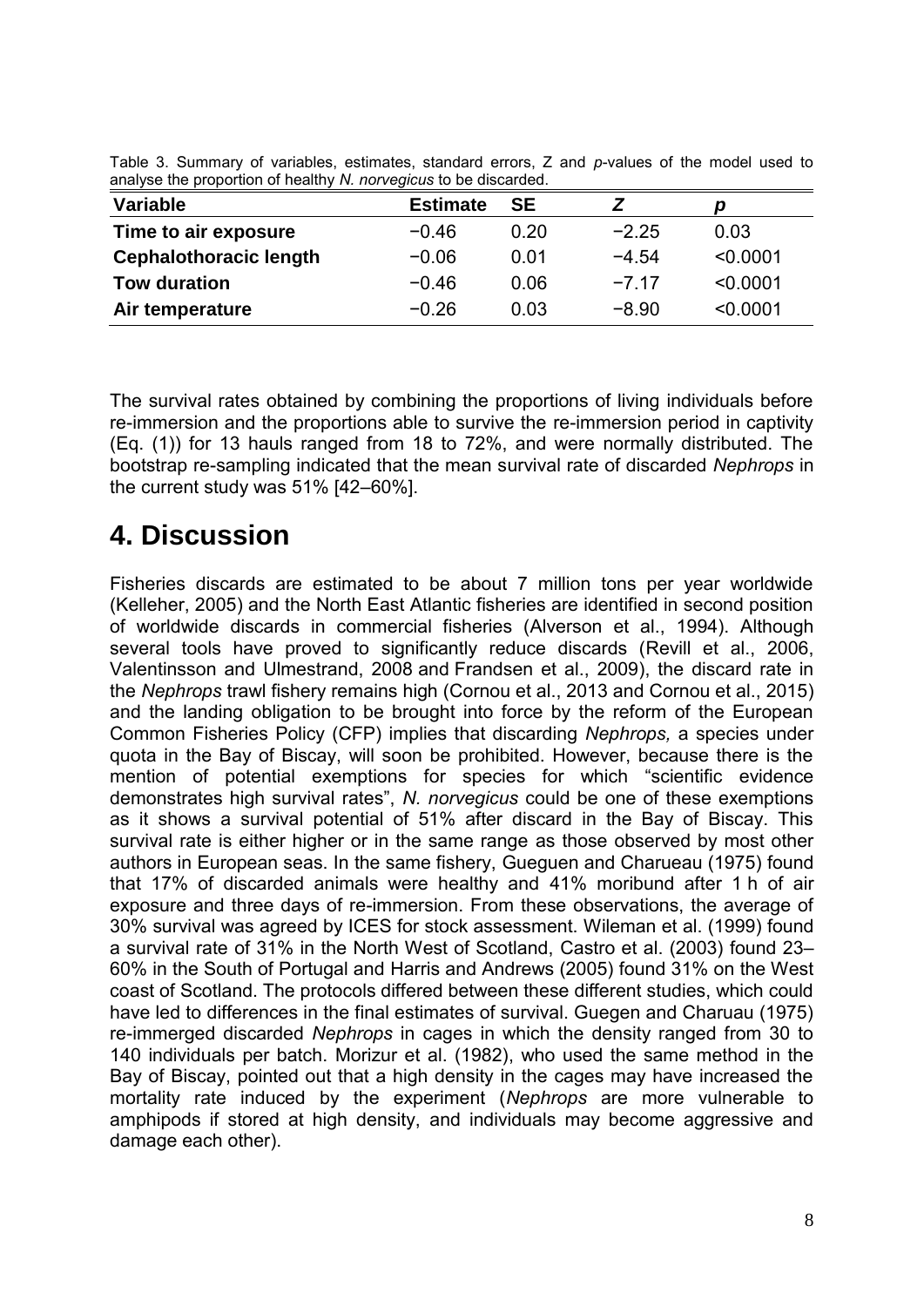To address this issue, [Wileman et al. \(1999\)](http://www.sciencedirect.com/science/article/pii/S0165783616302235#bib0200) and [Castro et al. \(2003\)](http://www.sciencedirect.com/science/article/pii/S0165783616302235#bib0050) re-immerged all the *Nephrops* in their studies in holding pens with individual compartments, sampled randomly regardless of their vitality state (*i.e*. including animals that did not show any signs of life). In the same way, our method was based on individual re-immersion, but only used animals that appeared to be alive, which had been randomly sampled among moribund or healthy individuals. The combination of an assessment of surviving individuals after re-immersion and vitality before discard is an alternative way to estimate survival rate of a fishing operation, permitting larger sample sizes for both vitality and survival observations.

The GLM fitted to the proportion of healthy individuals before discard indicates that the larger the individuals, the lower their probability of being healthy. The samples observed contained individuals larger than the commercial size, discarded mainly because of their moulting status, which makes them less commercially valuable. [Morizur et al. \(1982\)](http://www.sciencedirect.com/science/article/pii/S0165783616302235#bib0155) indicated that this biological state may influence their capacity to withstand the fishing operation and catch handling. Length of air exposure, temperature and tow duration also had a significant effect on the survival of discarded *Nephrops*. Higher survival rates have generally been observed with lower air temperature [\(Giomi et al., 2008\)](http://www.sciencedirect.com/science/article/pii/S0165783616302235#bib0120) but our experiment focused on the period of highest fishing activity for this seasonal *métier, i.e*. summertime.

The ranges of parameters observed during our experiment are representative of the practices of the French *Nephrops* fleet in the Bay of Biscay (*e.g.* catch handling or sorting practices). However, conditions such as the time of captivity or protection from predation in the water column may have affected the results. Several authors found that mortality may occur after 3 days of captivity [\(Castro et al.,](http://www.sciencedirect.com/science/article/pii/S0165783616302235#bib0050)  [2003](http://www.sciencedirect.com/science/article/pii/S0165783616302235#bib0050) and [Wileman et al., 1999\)](http://www.sciencedirect.com/science/article/pii/S0165783616302235#bib0200). In the current study, 3% of *Nephrops* remained moribund at the end of this period of time, indicating that these individuals may have needed more than 3 days to either recover or die. In order to not over estimate survival, individuals found moribund at the end of the observation period were considered as dead. The mortality in the control group being low (4–6%), the uncertainty in the survival estimate due to captive conditions was meant to be low as well.

Even though our experiments were carried out on three different vessels to cover a wide range of crew experience, as the level of physical injuries suffered by discarded individuals may vary from one vessel to another. Depending on crew sorting practices and the layout of the deck, *Nephrops* may be more or less trampled and damaged during the sorting process. To optimize their chances of survival, the use of a sorting table and evacuation gutter on board would be a suitable option to minimize the duration of air exposure and physical damage. Such infrastructure would be beneficial for the stock since [Chapman et al. \(2000\)](http://www.sciencedirect.com/science/article/pii/S0165783616302235#bib0055) demonstrated that *Nephrops* that survive after being thrown back to the sea continue to grow and reproduce.

In the Bay of Biscay, discarded *Nephrops* accounted for between 852 and 2044 tons in 2013 ( [Cornou et al., 2015\)](http://www.sciencedirect.com/science/article/pii/S0165783616302235#bib0065). Efforts continue to improve gear selectivity and these are worthwhile since survival of escapees is usually higher than that of discards [\(Wileman et al., 1999; Guegen and Charuau, 1975\)](http://www.sciencedirect.com/science/article/pii/S0165783616302235#bib0200). Efforts to improve gear selectivity to reduce discards are worthwhile since survival of escapees is usually higher than that of discards [\(Wileman et al., 1999; Guegen and Charuau, 1975\)](http://www.sciencedirect.com/science/article/pii/S0165783616302235#bib0200).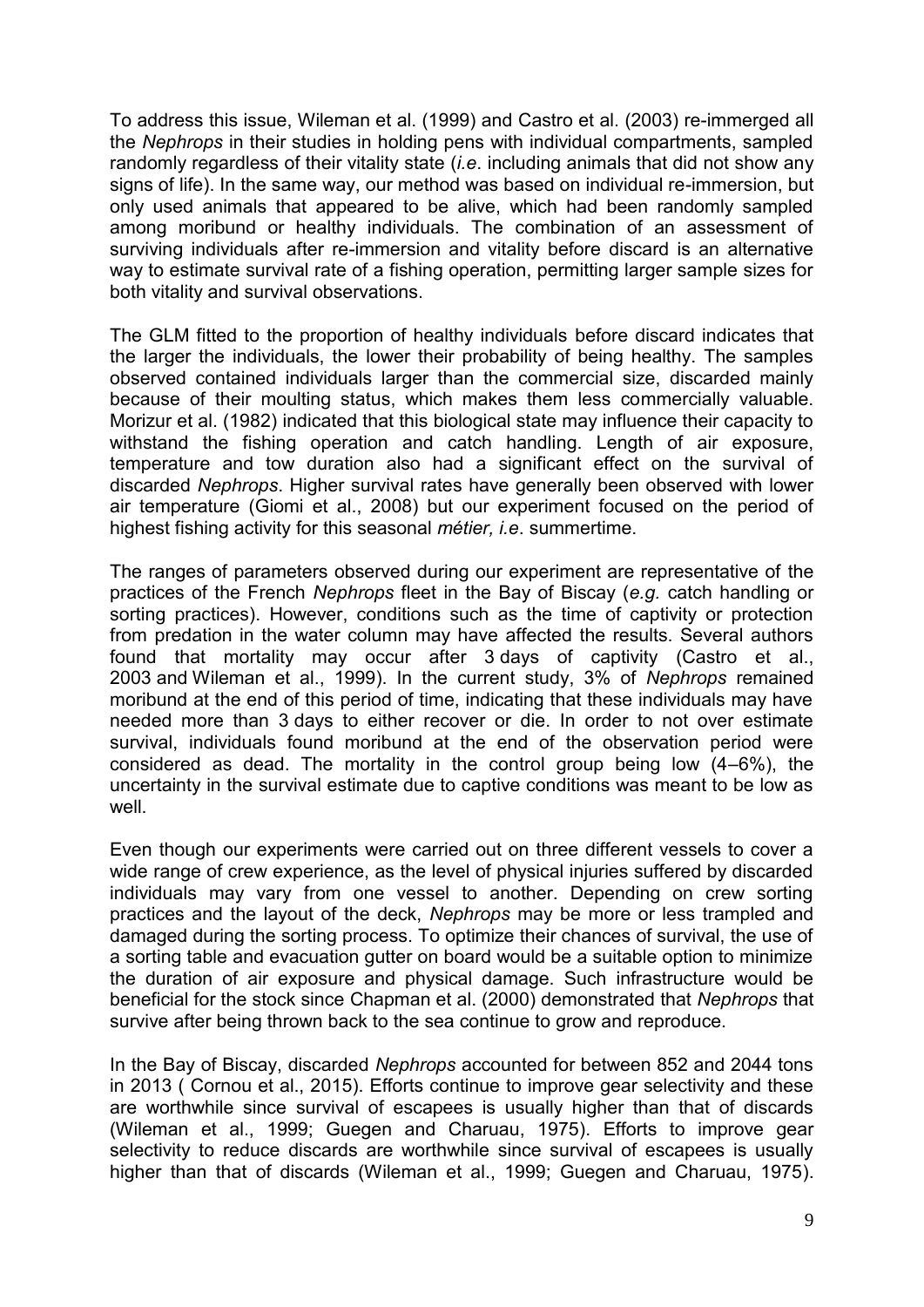Improving catch handling on board would give the best chance of survival of discards and contribute to the re-integration of a considerable number of animals into the population, whereas the landing obligation proposed under the new Common Fishery Policy would increase the fishing mortality and generate an equivalent loss for the stock biomass.

## **Acknowledgements**

The authors thank the crews of the *Marie-Lou* and *l*"*Atlantique* for their help on board to conduct the survival experiment and *Aglia* for the logistic organisation of the experiment and its observer J.P. Cuillandre for the collection of the data on board. They also thank the Ifremer team who greatly contributed to the preparation of the experimental material, particularly B. Dubé, C. Vogel and M. Robert. This study was a special collaborative project between fishermen and scientists, funded under the European Interreg Atlantic Arc PRESPO project (FEDER).

## **References**

Akaike, H., 1974. A new look at the statistical model identification. IEEE Trans. Auto.Control. 19, 716–722.

Alverson, D.L., Freeberg, M.H., Murawski, S.A., Pope, J.G., 1994. A global assessment of fisheries bycatch and discards. FAO Fisheries technical paper,no. 339. FAO, Rome.

Benoit, H.P., Hurlbut, T., Chasse, J., 2010. Assessing the factors influencing discard mortality of demersal fishes using a semi-quantitative indicator of survival potential. Fisheries Res. 106, 436–447.

Benoit, H.P., Hurlbut, T., Chasse, J., Jonsenb, I.D., 2012. Estimating fishery-scale rates of discard mortality using conditional reasoning. Fisheries Res. 125– 126, 318–330.

Benoit, H.P., Plante, S., Kroiz, M., Hurlbut, T., 2013. A comparative analysis of marine fish species susceptibilities to discard mortality: effects of environmental factors, individual traits, and phylogeny. ICES Journal of Marine Science. 70(1), 99– 113.

Bergmann, M. and Moore, P. G. 2001. Survival of decapod crustaceans discarded in the *Nephrops* fishery of the Clyde Sea area, Scotland. ICES Journal of Marine Science. 58, 163–171.

Bergmann, M., Taylor, A.C. and Moore P.G., 2001. Physiological stress in decapod crustaceans (*Munida rugosa* and *Liocarcinus depurator*) discarded in the Clyde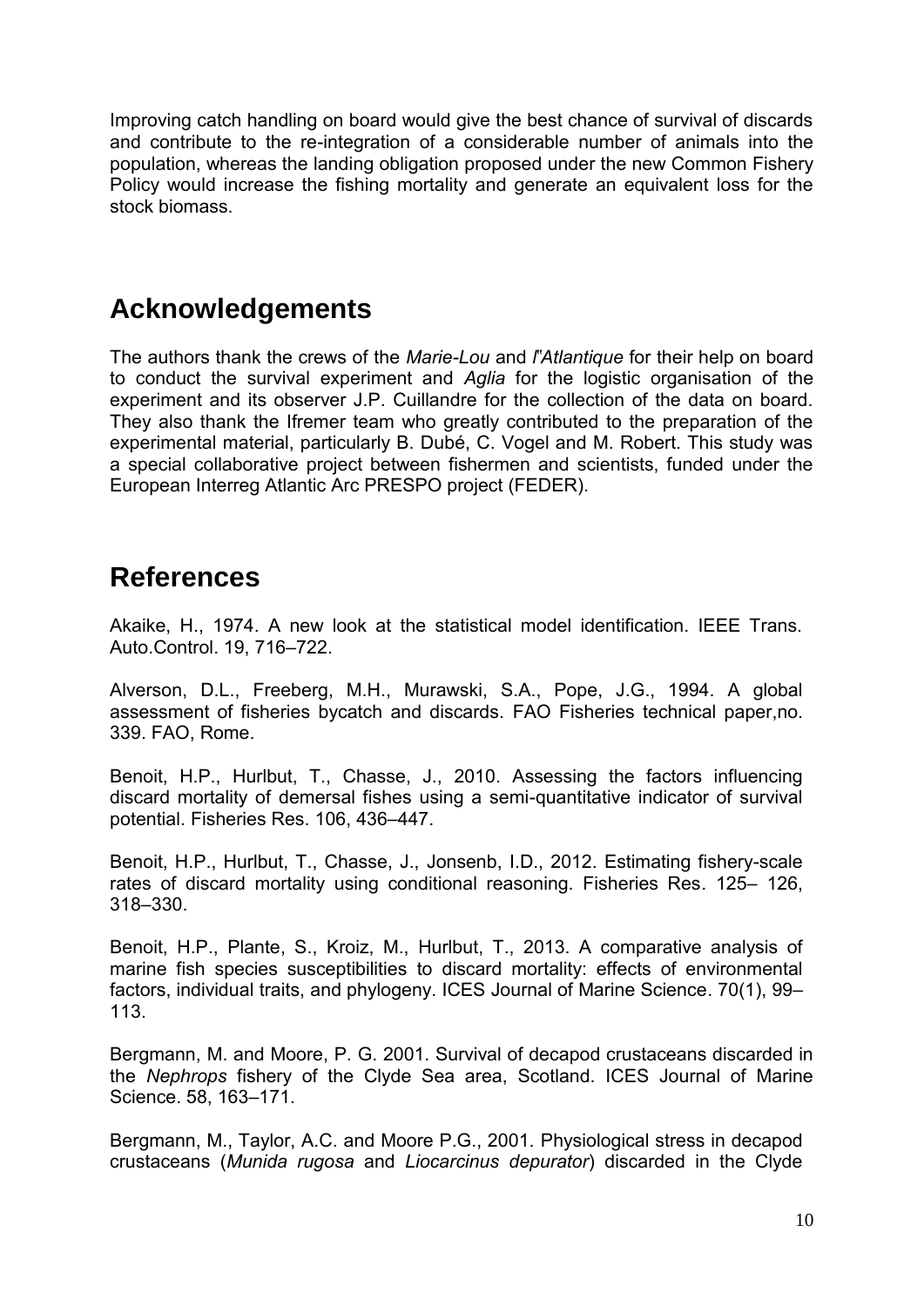*Nephrops* fishery. Journal of Experimental Marine Biology and Ecology. 259, 215– 229**.**

Broadhurst, M.K., Suuronen, P., Hulme, A., 2006. Estimating collateral mortality from towed fishing gear. Fish and Fisheries. 7, 180–218.

Castro, M., Araujo, A., Monteiro, P., Madeira, A.M., Silvert, W., 2003. The efficacy of releasing caught *Nephrops* as a management measure. Fisheries Res. 65, 475– 484.

Chapman, C.J., Shelton, P.M.J., Shanks, A.M., Gaten, E., 2000. Survival and growth of the Norway lobster *Nephrops norvegicus* in relation to light-induced eye damage. Marine Biology. 136, 233–241.

Comité National des Pêches Maritimes et des Elevages Marins (CNPMEM), 2010. Conditions d"exercice de la pêche à la langoustine (*Nephrops norvegicus*) dans les eaux du golfe de Gascogne (divisions CIEM VIII a, b, d et e). Délibération N° 07/2010.

Cornou, A.S., Dimeet, J., Tetard, A., Gaudou, O., Dube, B., Fauconnet, L., Rochet M.-J., 2013. Observations à bord des navires de pêche professionnelle. Bilan de l'échantillonnage 2012. [http://dx.doi.org/10.13155/27787.](http://dx.doi.org/10.13155/27787)

Cornou, A.-S., Dimeet, J., Tetard, A., Gaudou, O., Quinio-Scavinner, M., Fauconnet, L., Dube, B., Rochet M.-J., 2015. Observations à bord des navires de pêche professionnelle. Bilan de l'échantillonnage 2013. Retrieved from [http://dx.doi.org/10.13155/35856,](http://dx.doi.org/10.13155/35856) 01/09/2015.

Davis, M.W., 2002. Key principles for understanding fish bycatch discard mortality. Can. J. Fish. Aquat. Sci. 59, 1834–1843.

Davis, M.W., Olla, B.L., 2002. Mortality of lingcod towed in a net as related to fish length, seawater temperature, and air exposure: A laboratory bycatch Study. North American Journal of Fisheries Management. 22(4), 1095-1104.

Davis, M.W., Ottmar, M.L., 2006. Wounding and reflex impairment may be predictors for mortality in discarded or escaped fish. Fisheries Res. 82, 1–6.

Davis, M.W., 2010. Fish stress and mortality can be predicted using reflex Impairment. Fish and Fisheries. 11, 1–11.

Depestele, J., Desender, M., Benoît, H.P., Polet, H., Vincx, M., 2014. Short-term survival of discarded target fish and non-target invertebrate species in the "eurocutter" beam trawl fishery of the southern North Sea. Fisheries Res. 154, 82– 92.

Donaldson, M.R., Arlinghaus, R., Hanson, K.C., Cooke, S.J., 2008. Enhancing catch-and-release science with biotelemetry. Fish and Fisheries. 9, 79–105.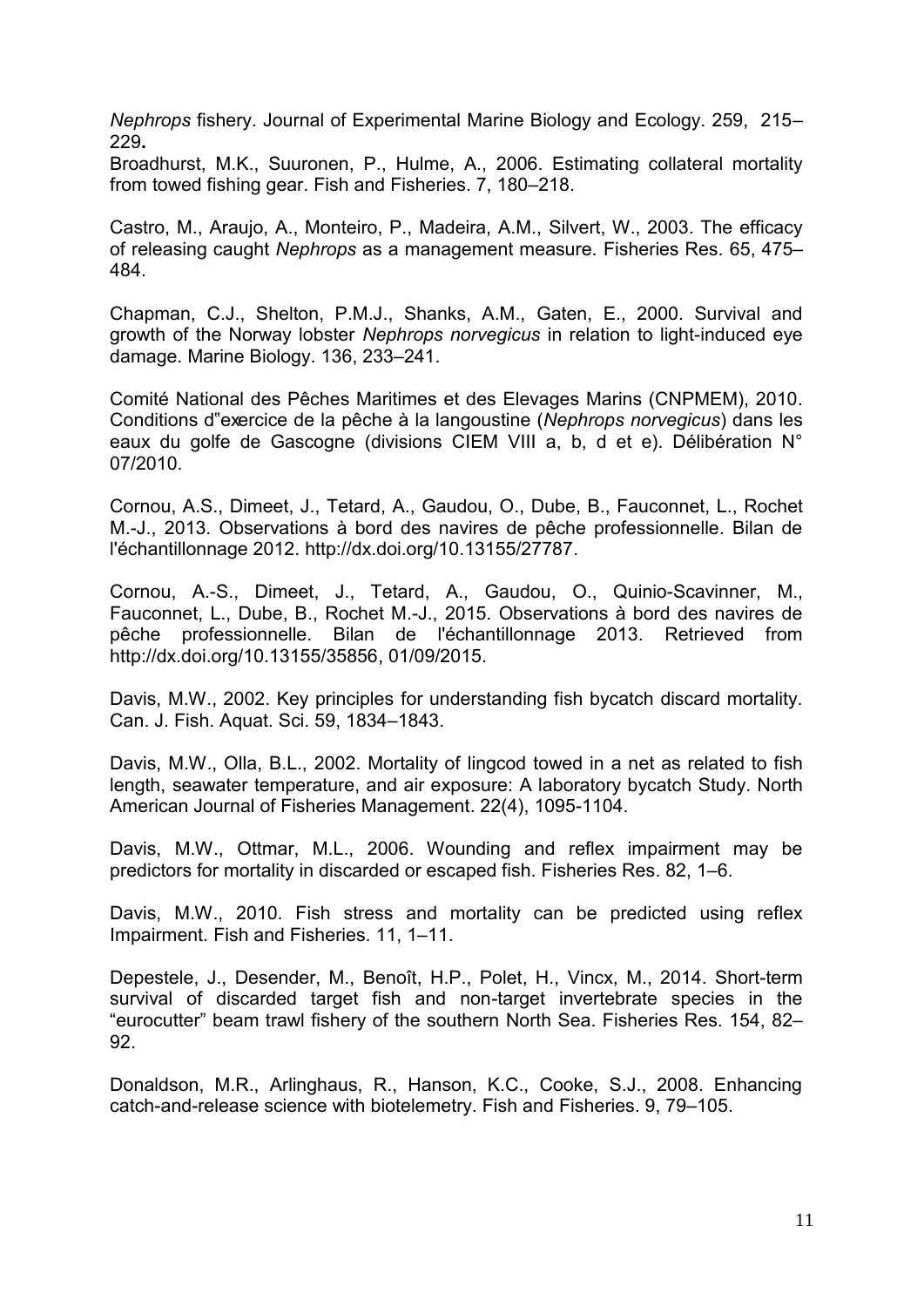Dubrulle, C., Jouanneau, J.M., Lesueur, P., Bourillet, J.F., Weber O., 2007. Nature and rates of fine-sedimentation on a mid-shelf: La Grande Vasière (Bay of Biscay, France). Continental Shelf Research. 27(16), 2099–2115.

European Commission, 2013. Regulation (EU) No 1380/2013 of the European Parliament and of the Council of 11 December 2013 on the Common Fisheries Policy. Official Journal of the European Union. http://eurlex.europa.eu/LexUriServ/LexUriServ.do?uri=OJ:L:2013:354:0022:0061:en:PDF

European Union, 1998. Council Regulation (EC) No 850/98 of 30 March 1998 for the conservation of fishery resources through technical measures for the protection of juveniles of marine organisms [http://eur-](http://eur-lex.europa.eu/LexUriServ/LexUriServ.do?uri=CONSLEG:1998R0850:20060117:EN:PDF)

[lex.europa.eu/LexUriServ/LexUriServ.do?uri=CONSLEG:1998R0850:20060117:EN:](http://eur-lex.europa.eu/LexUriServ/LexUriServ.do?uri=CONSLEG:1998R0850:20060117:EN:PDF) [PDF.](http://eur-lex.europa.eu/LexUriServ/LexUriServ.do?uri=CONSLEG:1998R0850:20060117:EN:PDF)

Frandsen, R.P., Holst, R., Madsen, N., 2009. Evaluation of three levels of selective devices relevant to management of the Danish Kattegat-Skagerrak *Nephrops* fishery. Fisheries Res. 97, 243–252.

Giomi, F., Raicevich, S., Giovanardi, O., Pranovi, F., Di Muro, P., Beltramini, M., 2008. Catch me in winter! Seasonal variation in air temperature severely enhances physiological stress and mortality

of species subjected to sorting operations and discarded during annual fishing activities. Hydrobiologia. 606, 195–202.

Gueguen, J., Charueau, A., 1975. Essai de détermination du taux de survie des langoustines hors taille rejetées lors des opérations de pêche commerciale. ICES CM 1975 / K :12.

Harris, R.R., Andrews, M.B., 2005. Physiological changes in the Norway lobster *Nephrops norvegicus* (L.) escaping and discarded from commercial trawls on the West Coast of Scotland. J. Experimental Marine Biology and Ecology. 320, 195– 210.

Humborstad, O-B., Davis, M.W., Løkkeborg, S., 2009. Reflex impairment as a measure of vitality and survival potential of Atlantic cod (*Gadus morhua*). Fisheries Bull. 107, 395–402.

Kelleher K., 2005. Discards in the world"s marine fisheries. An update, FAO fisheries technical paper. no. 470. FAO, Rome

Macbeth, W.G., Broadhurst, M.K., Paterson, B.D., Wooden, M.E.L., 2006. Reducing the short-term mortality of juvenile school prawns (*Metapenaeus macleayi*) discarded during trawling. ICES J. Marine Science. 63, 831–839.

Macher, C., Guyader, O., Talidec, C., Bertignac, M., 2008. A cost–benefit analysis of improving trawl selectivity in the case of discards: The *Nephrops norvegicus* fishery in the Bay of Biscay. Fisheries Res. 92, 76–89.